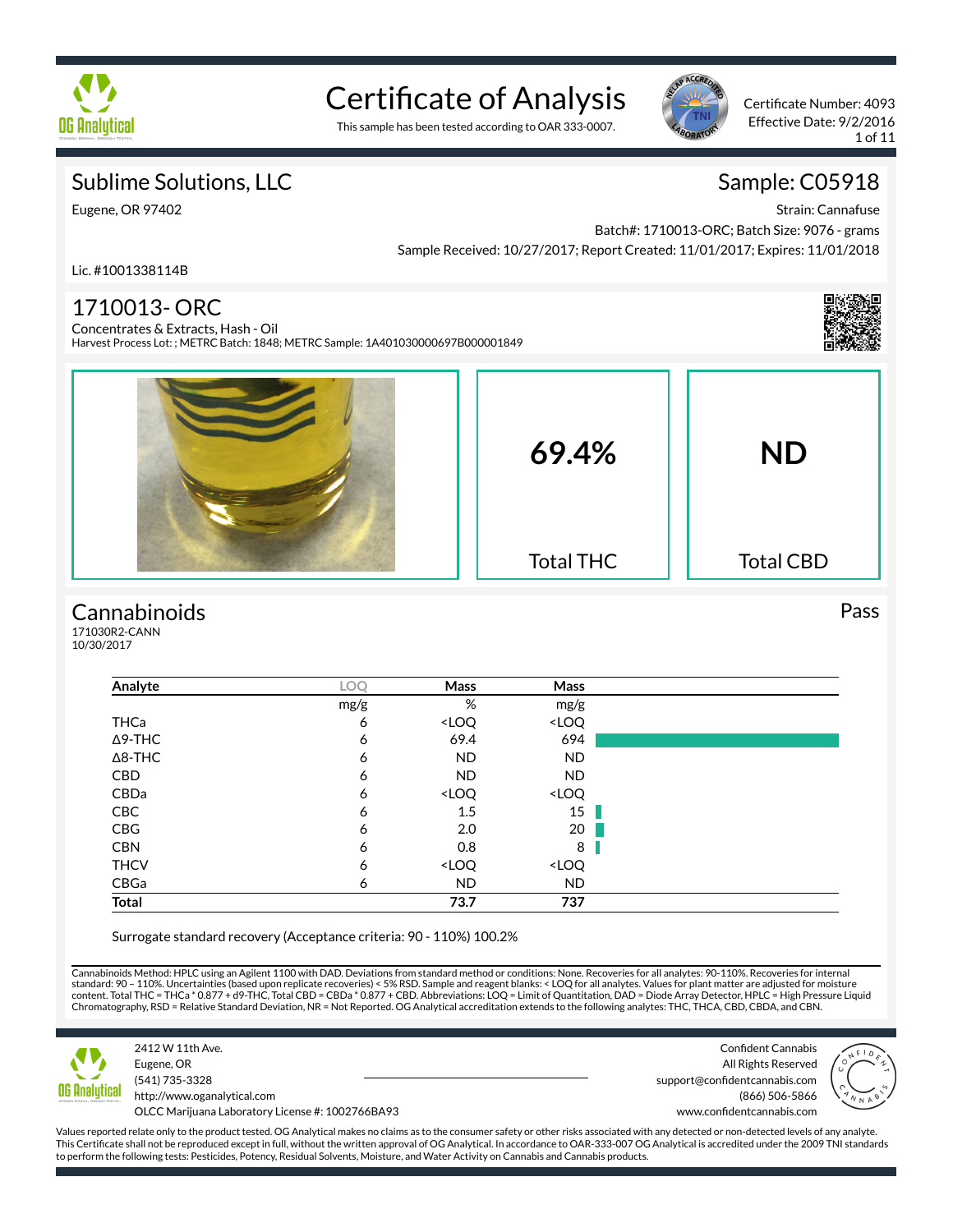

# Certificate of Analysis





Certificate Number: 4093 Effective Date: 9/2/2016 2 of 11

Pass

### Sublime Solutions, LLC

Eugene, OR 97402

Sample: C05918

Strain: Cannafuse Batch#: 1710013-ORC; Batch Size: 9076 - grams Sample Received: 10/27/2017; Report Created: 11/01/2017; Expires: 11/01/2018

Lic. #1001338114B

### 1710013- ORC

Concentrates & Extracts, Hash - Oil Harvest Process Lot: ; METRC Batch: 1848; METRC Sample: 1A401030000697B000001849

#### Pesticides

171031-PEST 10/31/2017

| Analyte             | LOO        | Limit      | Mass       | <b>Status</b> | Analyte            | LOO        | Limit      | Mass                             | <b>Status</b> |
|---------------------|------------|------------|------------|---------------|--------------------|------------|------------|----------------------------------|---------------|
|                     | <b>PPM</b> | <b>PPM</b> | <b>PPM</b> |               |                    | <b>PPM</b> | <b>PPM</b> | <b>PPM</b>                       |               |
| Abamectin           | 0.217      | 0.500      | <b>ND</b>  | Pass          | Imazalil           | 0.054      | 0.200      | <b>ND</b>                        | Pass          |
| Acephate            | 0.408      | 0.400      | <b>ND</b>  | Pass          | Imidacloprid       | 0.054      | 0.400      | <b>ND</b>                        | Pass          |
| Acequinocyl         | 0.408      | 2.000      | <b>ND</b>  | Pass          | Kresoxim Methyl    | 0.054      | 0.400      | <b>ND</b>                        | Pass          |
| Acetamiprid         | 0.054      | 0.200      | <b>ND</b>  | Pass          | Malathion          | 0.027      | 0.200      | <b>ND</b>                        | Pass          |
| Aldicarb            | 0.054      | 0.400      | <b>ND</b>  | Pass          | Metalaxyl          | 0.027      | 0.200      | <b>ND</b>                        | Pass          |
| Azoxystrobin        | 0.054      | 0.200      | <b>ND</b>  | Pass          | Methiocarb         | 0.027      | 0.200      | <b>ND</b>                        | Pass          |
| <b>Bifenazate</b>   | 0.027      | 0.200      | <b>ND</b>  | Pass          | Methomyl           | 0.136      | 0.400      | <b>ND</b>                        | Pass          |
| <b>Bifenthrin</b>   | 0.136      | 0.200      | <b>ND</b>  | Pass          | Methyl Parathion   | 0.054      | 0.200      | <b>ND</b>                        | Pass          |
| <b>Boscalid</b>     | 0.272      | 0.400      | <b>ND</b>  | Pass          | <b>MGK-264</b>     | 0.054      | 0.200      | <b>ND</b>                        | Pass          |
| Carbaryl            | 0.054      | 0.200      | <b>ND</b>  | Pass          | Myclobutanil       | 0.136      | 0.200      | <b>ND</b>                        | Pass          |
| Carbofuran          | 0.054      | 0.200      | <b>ND</b>  | Pass          | Naled              | 0.136      | 0.500      | <b>ND</b>                        | Pass          |
| Chlorantraniliprole | 0.163      | 0.200      | <b>ND</b>  | Pass          | Oxamyl             | 0.054      | 1.000      | <b>ND</b>                        | Pass          |
| Chlorfenapyr        | 0.054      | 1.000      | <b>ND</b>  | Pass          | Paclobutrazol      | 0.082      | 0.400      | <b>ND</b>                        | Pass          |
| Chlorpyrifos        | 0.054      | 0.200      | <b>ND</b>  | Pass          | Permethrins        | 0.190      | 0.200      | <loq< td=""><td>Pass</td></loq<> | Pass          |
| Clofentezine        | 0.163      | 0.200      | <b>ND</b>  | Pass          | Phosmet            | 0.054      | 0.200      | <b>ND</b>                        | Pass          |
| Cyfluthrin          | 0.054      | 1.000      | <b>ND</b>  | Pass          | Piperonyl Butoxide | 0.054      | 2.000      | <loq< td=""><td>Pass</td></loq<> | Pass          |
| Cypermethrin        | 0.054      | 1.000      | <b>ND</b>  | Pass          | Prallethrin        | 0.190      | 0.200      | <b>ND</b>                        | Pass          |
| Daminozide          | 0.951      | 1.000      | <b>ND</b>  | Pass          | Propiconazole      | 0.272      | 0.400      | <b>ND</b>                        | Pass          |
| Diazinon            | 0.054      | 0.200      | <b>ND</b>  | Pass          | Propoxur           | 0.027      | 0.200      | <b>ND</b>                        | Pass          |
| <b>Dichlorvos</b>   | 0.136      | 1.000      | <b>ND</b>  | Pass          | Pyrethrins         | 0.408      | 1.000      | <b>ND</b>                        | Pass          |
| Dimethoate          | 0.054      | 0.200      | <b>ND</b>  | Pass          | Pyridaben          | 0.054      | 0.200      | <b>ND</b>                        | Pass          |
| Ethoprophos         | 0.054      | 0.200      | <b>ND</b>  | Pass          | Spinosad           | 0.054      | 0.200      | <b>ND</b>                        | Pass          |
| Etofenprox          | 0.054      | 0.400      | <b>ND</b>  | Pass          | Spiromesifen       | 0.054      | 0.200      | <b>ND</b>                        | Pass          |
| Etoxazole           | 0.027      | 0.200      | <b>ND</b>  | Pass          | Spirotetramat      | 0.054      | 0.200      | <b>ND</b>                        | Pass          |
| Fenoxycarb          | 0.054      | 0.200      | <b>ND</b>  | Pass          | Spiroxamine        | 0.054      | 0.400      | <b>ND</b>                        | Pass          |
| Fenpyroximate       | 0.027      | 0.400      | <b>ND</b>  | Pass          | Tebuconazole       | 0.054      | 0.400      | <b>ND</b>                        | Pass          |
| Fipronil            | 0.054      | 0.400      | <b>ND</b>  | Pass          | Thiacloprid        | 0.054      | 0.200      | <b>ND</b>                        | Pass          |
| Flonicamid          | 0.054      | 1.000      | <b>ND</b>  | Pass          | Thiamethoxam       | 0.054      | 0.200      | <b>ND</b>                        | Pass          |
| Fludioxonil         | 0.027      | 0.400      | <b>ND</b>  | Pass          | Trifloxystrobin    | 0.054      | 0.200      | <b>ND</b>                        | Pass          |
| Hexythiazox         | 0.136      | 1.000      | <b>ND</b>  | Pass          |                    |            |            |                                  |               |

Pesticides Method: Sample preparation based upon AOAC 2007.01 with in-house SPE cleanup. Analytical determination performed using an Agilent 1100 HPLC with ABSciex 3200 LC-MS/MS. QA/QC: Deviations from standard method or conditions: None. Recoveries for all analytes: 70-120%. Recoveries for internal standard: 80 –<br>110%. Uncertainties (based upon replicate recoveries) < 10% RS = Parts Per Billion, ND = Not Detected, NA = Not Analyzed, RSD = Relative Standard Deviation; NR = Not Reported



2412 W 11th Ave. Eugene, OR (541) 735-3328 http://www.oganalytical.com

Confident Cannabis All Rights Reserved support@confidentcannabis.com



OLCC Marijuana Laboratory License #: 1002766BA93

Rodger Voelker, Ph.D Lab Director

(866) 506-5866 www.confidentcannabis.com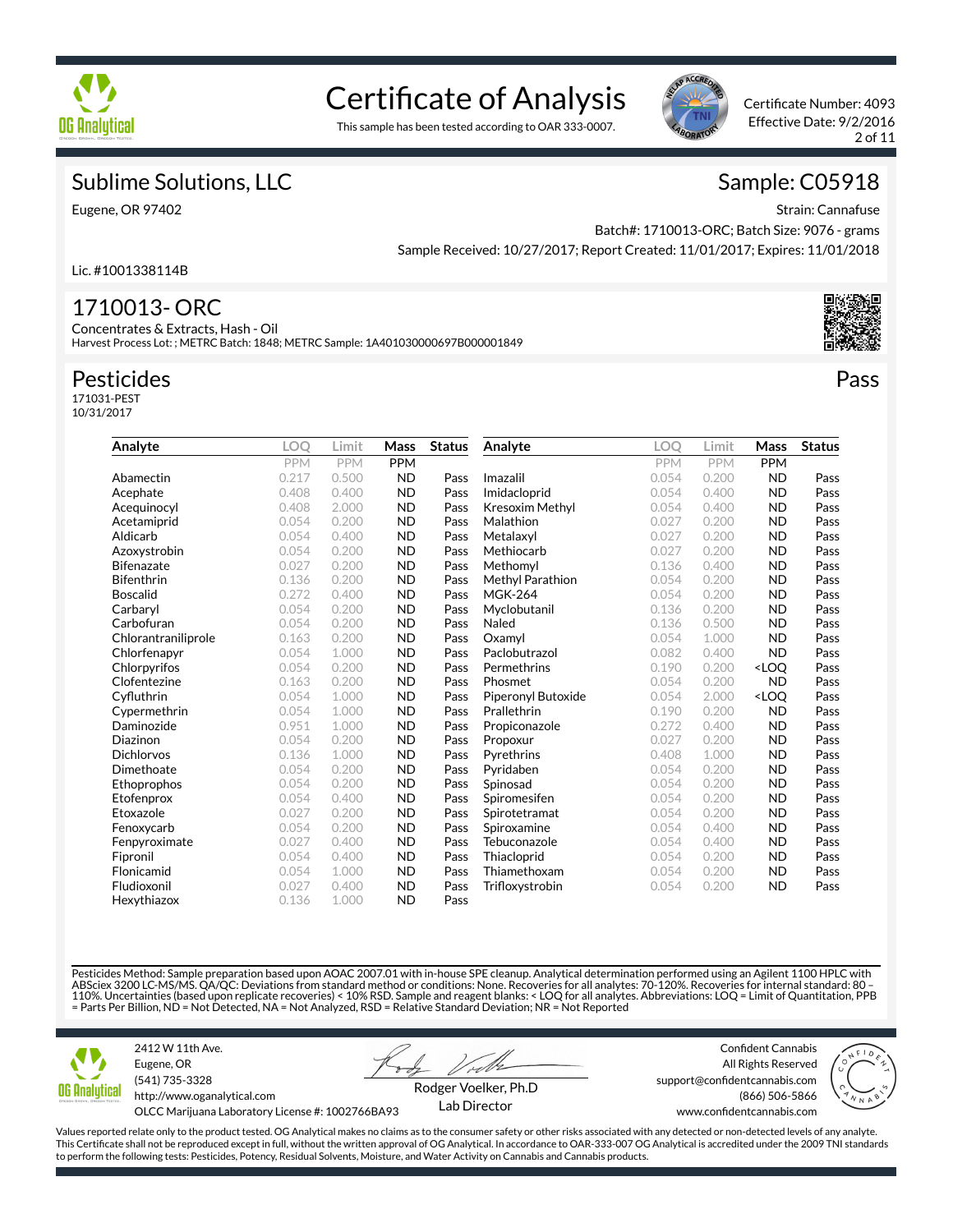

# Certificate of Analysis

This sample has been tested according to OAR 333-0007.



Certificate Number: 4093 Effective Date: 9/2/2016 3 of 11

### Sublime Solutions, LLC

Eugene, OR 97402

Sample: C05918

Strain: Cannafuse Batch#: 1710013-ORC; Batch Size: 9076 - grams Sample Received: 10/27/2017; Report Created: 11/01/2017; Expires: 11/01/2018

Lic. #1001338114B

#### 1710013- ORC

Concentrates & Extracts, Hash - Oil Harvest Process Lot: ; METRC Batch: 1848; METRC Sample: 1A401030000697B000001849

#### Residual Solvents

171030-RS 08/02/2017

| Analyte           | LOQ            | Limit      | Mass       | <b>Status</b> |
|-------------------|----------------|------------|------------|---------------|
|                   | <b>PPM</b>     | <b>PPM</b> | <b>PPM</b> |               |
| 1,4-Dioxane       | 50             | 380        | <b>ND</b>  | Pass          |
| 2-Butanol         | 100            | 5000       | <b>ND</b>  | Pass          |
| 2-Ethoxy-Ethanol  | 50             | 160        | <b>ND</b>  | Pass          |
| Acetone           | 200            | 5000       | <b>ND</b>  | Pass          |
| Acetonitrile      | 80             | 410        | <b>ND</b>  | Pass          |
| Benzene           | $\overline{2}$ | 2          | <b>ND</b>  | Pass          |
| <b>Butanes</b>    | 50             | 5000       | <b>ND</b>  | Pass          |
| Cumene            | 50             | 70         | <b>ND</b>  | Pass          |
| Cyclohexane       | 50             | 3880       | <b>ND</b>  | Pass          |
| Dichloromethane   | 80             | 600        | <b>ND</b>  | Pass          |
| Ethyl-Acetate     | 80             | 5000       | <b>ND</b>  | Pass          |
| Ethyl-Ether       | 50             | 5000       | <b>ND</b>  | Pass          |
| Ethylene Glycol   | 80             | 620        | <b>ND</b>  | Pass          |
| Ethylene Oxide    | 50             | 50         | <b>ND</b>  | Pass          |
| Heptane           | 50             | 5000       | <b>ND</b>  | Pass          |
| Hexanes           | 90             | 290        | <b>ND</b>  | Pass          |
| Isopropanol       | 200            | 5000       | <b>ND</b>  | Pass          |
| Isopropyl-Acetate | 50             | 5000       | <b>ND</b>  | Pass          |
| Methanol          | 80             | 3000       | <b>ND</b>  | Pass          |
| Pentanes          | 50             | 5000       | <b>ND</b>  | Pass          |
| Propane           | 50             | 5000       | <b>ND</b>  | Pass          |
| Tetrahydrofuran   | 50             | 720        | ND.        | Pass          |
| Toluene           | 90             | 890        | <b>ND</b>  | Pass          |
| <b>Xylenes</b>    | 90             | 2170       | <b>ND</b>  | Pass          |
|                   |                |            |            |               |

Solvents Method: Based on USP<461> using static-headspace with a PerkinElmer HS40/Agilent 6890 GC/Agilent 5973 Mass Spectrometer. QA/QC: Deviations from standard method or conditions: None. Recoveries for internal standard: 80-110%. Uncertainties: Not determined. Reagent blanks: < LOQ for all analytes.<br>Abbreviations: LOQ = Limit of Quantitation, PPM = ug/g, ND = None Detec



Eugene, OR (541) 735-3328 http://www.oganalytical.com

2412 W 11th Ave.

Confident Cannabis All Rights Reserved support@confidentcannabis.com



OLCC Marijuana Laboratory License #: 1002766BA93

Rodger Voelker, Ph.D Lab Director



www.confidentcannabis.com

Values reported relate only to the product tested. OG Analytical makes no claims as to the consumer safety or other risks associated with any detected or non-detected levels of any analyte. This Certificate shall not be reproduced except in full, without the written approval of OG Analytical. In accordance to OAR-333-007 OG Analytical is accredited under the 2009 TNI standards to perform the following tests: Pesticides, Potency, Residual Solvents, Moisture, and Water Activity on Cannabis and Cannabis products.



Pass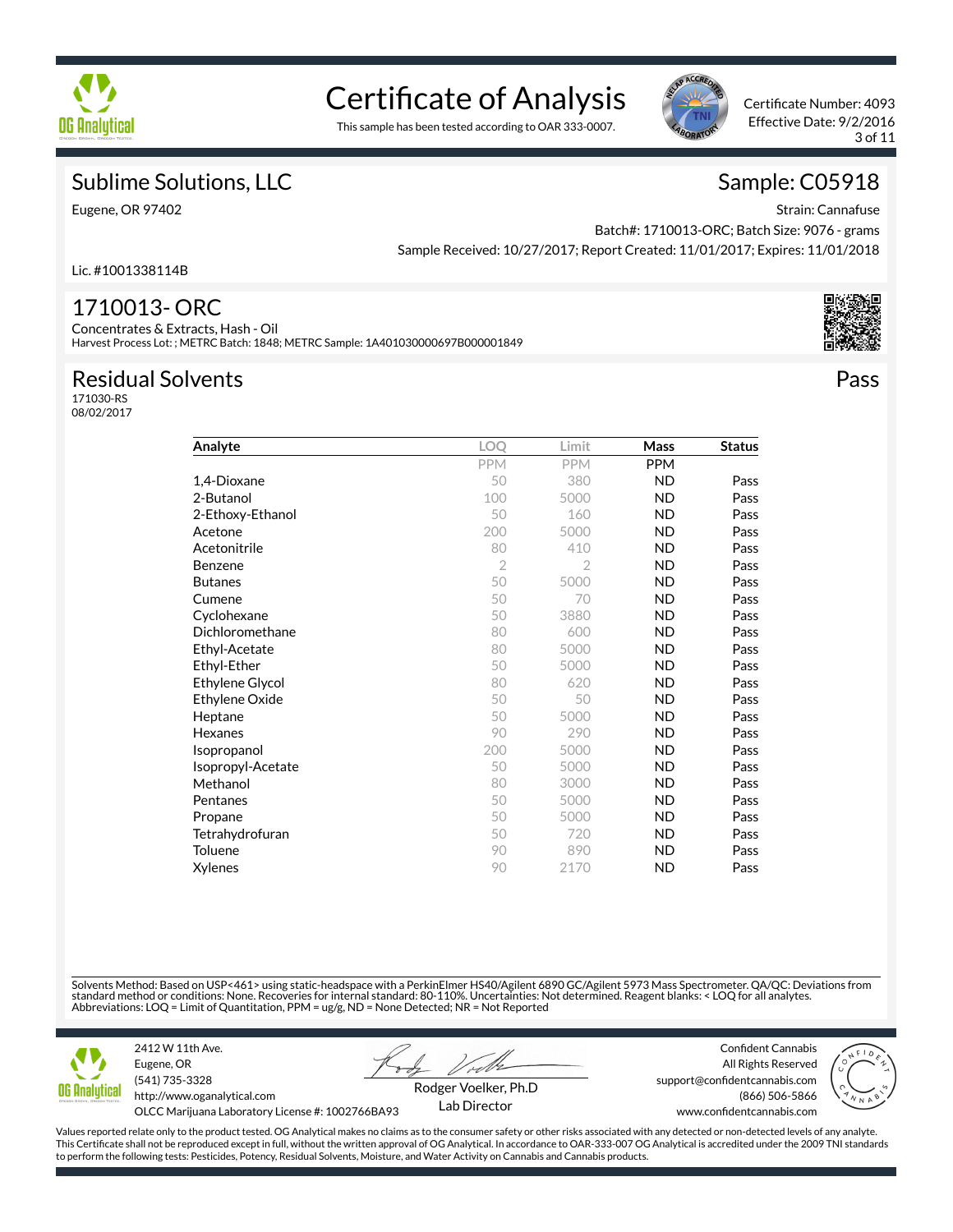



Effective Date: 9/2/2016 4 of 11

## Sublime Solutions, LLC

Eugene, OR 97402

Sample: C05918

Strain: Cannafuse Batch#: 1710013-ORC; Batch Size: 9076 - grams Sample Received: 10/27/2017; Report Created: 11/01/2017; Expires: 11/01/2018

Lic. #1001338114B

## 1710013- ORC

Concentrates & Extracts, Hash - Oil Harvest Process Lot: ; METRC Batch: 1848; METRC Sample: 1A401030000697B000001849

# Quality Control Data

| <b>Analytical Batch ID</b> | QC Sample ID | Assay Name                 | <b>QC Category Name</b> |
|----------------------------|--------------|----------------------------|-------------------------|
| 171031-PEST                |              | <b>Required Pesticides</b> | <b>Blank</b>            |
| <b>QC Notes</b>            |              |                            |                         |
| None                       |              |                            |                         |

| Compounds           | Method Blank (ppb) | LCL (ppb) |
|---------------------|--------------------|-----------|
| Abamectin           | 0                  | 2.5       |
| Acephate            | $\mathbf 0$        | 2.5       |
| Acequinocyl         | 0                  | 2.5       |
| Acetamiprid         | 0                  | 2.5       |
| Aldicarb            | O                  | 2.5       |
| Azoxystrobin        | O                  | 2.5       |
| <b>Bifenazate</b>   | 0                  | 2.5       |
| Bifenthrin          | 0                  | 2.5       |
| Boscalid            |                    | 2.5       |
| Carbaryl            |                    | 2.5       |
| Carbofuran          | n                  | 2.5       |
| Chlorantraniliprole | 0                  | 2.5       |
| Chlorfenapyr        | 0                  | 2.5       |
| Chlorpyrifos        |                    | 2.5       |
| Clofentezine        |                    | 2.5       |
| Cyfluthrin          | O                  | 2.5       |
| Cypermethrin        |                    | 2.5       |
| Daminozide          | O                  | 20        |
| Diazinon            |                    | 2.5       |
| <b>Dichlorvos</b>   |                    | 5         |
| Dimethoate          | n                  | 2.5       |
| Ethoprophos         | 0                  | 2.5       |
| Etofenprox          | 0                  | 2.5       |
| Etoxazole           | 0                  | 2.5       |
| Fenoxycarb          | 0                  | 2.5       |
| Fenpyroximate       | O                  | 2.5       |
| Fipronil            |                    | 2.5       |
| Flonicamid          |                    | 2.5       |
| Fludioxonil         | 0                  | 2.5       |
| Hexythiazox         | O                  | 2.5       |



2412 W 11th Ave. Eugene, OR (541) 735-3328 http://www.oganalytical.com OLCC Marijuana Laboratory License #: 1002766BA93

Confident Cannabis All Rights Reserved support@confidentcannabis.com (866) 506-5866

www.confidentcannabis.com

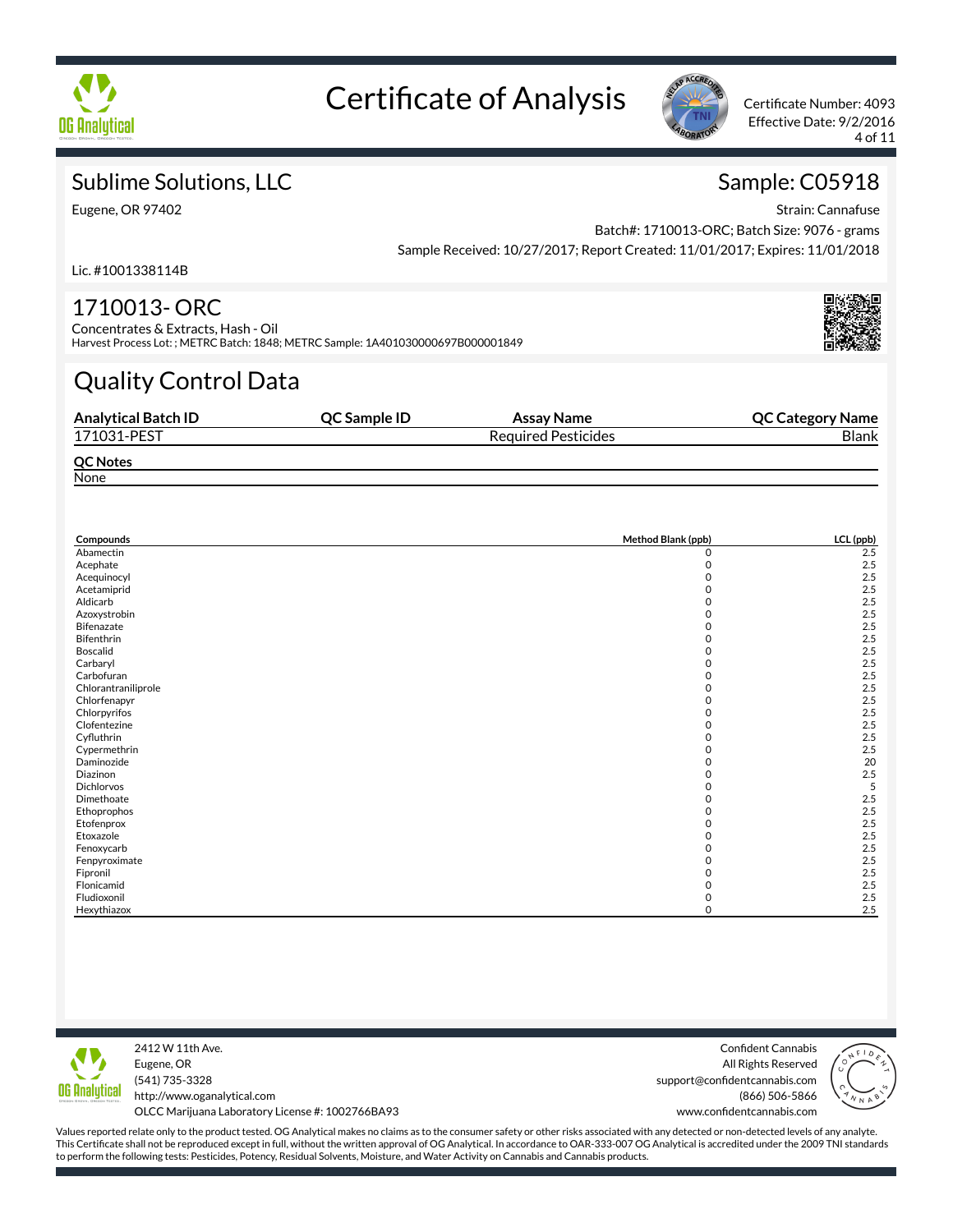



Effective Date: 9/2/2016 5 of 11

## Sublime Solutions, LLC

Eugene, OR 97402

Sample: C05918

Strain: Cannafuse Batch#: 1710013-ORC; Batch Size: 9076 - grams Sample Received: 10/27/2017; Report Created: 11/01/2017; Expires: 11/01/2018

Lic. #1001338114B

## 1710013- ORC

Concentrates & Extracts, Hash - Oil Harvest Process Lot: ; METRC Batch: 1848; METRC Sample: 1A401030000697B000001849

# Quality Control Data

| <b>Analytical Batch ID</b> | <b>OC Sample ID</b> | Assay Name                 | <b>QC Category Name</b> |
|----------------------------|---------------------|----------------------------|-------------------------|
| 171031-PEST                |                     | <b>Required Pesticides</b> | <b>Blank</b>            |
| <b>QC Notes</b>            |                     |                            |                         |
| None                       |                     |                            |                         |

| Compounds          | Method Blank (ppb) | LCL (ppb) |
|--------------------|--------------------|-----------|
| Imazalil           | 0                  | 2.5       |
| Imidacloprid       | 0                  | 2.5       |
| Kresoxim Methyl    | 0                  | 2.5       |
| Malathion          | O                  | 2.5       |
| Metalaxyl          |                    | 2.5       |
| Methiocarb         | 0                  | 2.5       |
| Methomyl           |                    | 2.5       |
| Methyl Parathion   |                    | 2.5       |
| <b>MGK-264</b>     |                    | 2.5       |
| Myclobutanil       |                    | 2.5       |
| Naled              | O                  | 2.5       |
| Oxamyl             |                    | 2.5       |
| Paclobutrazol      |                    | 2.5       |
| Permethrins        |                    | 2.5       |
| Phosmet            | 0                  | 2.5       |
| Piperonyl Butoxide |                    | 2.5       |
| Prallethrin        | O                  | 2.5       |
| Propiconazole      |                    | 2.5       |
| Propoxur           |                    | 2.5       |
| Pyrethrins         |                    | 2.5       |
| Pyridaben          |                    | 2.5       |
| Spinosad           |                    | 2.5       |
| Spiromesifen       |                    | 2.5       |
| Spirotetramat      | 0                  | 2.5       |
| Spiroxamine        |                    | 2.5       |
| Tebuconazole       |                    | 2.5       |
| Thiacloprid        |                    | 2.5       |
| Thiamethoxam       | O                  | 2.5       |
| Trifloxystrobin    | Ω                  | 2.5       |



2412 W 11th Ave. Eugene, OR (541) 735-3328 http://www.oganalytical.com

Confident Cannabis All Rights Reserved support@confidentcannabis.com (866) 506-5866 www.confidentcannabis.com



OLCC Marijuana Laboratory License #: 1002766BA93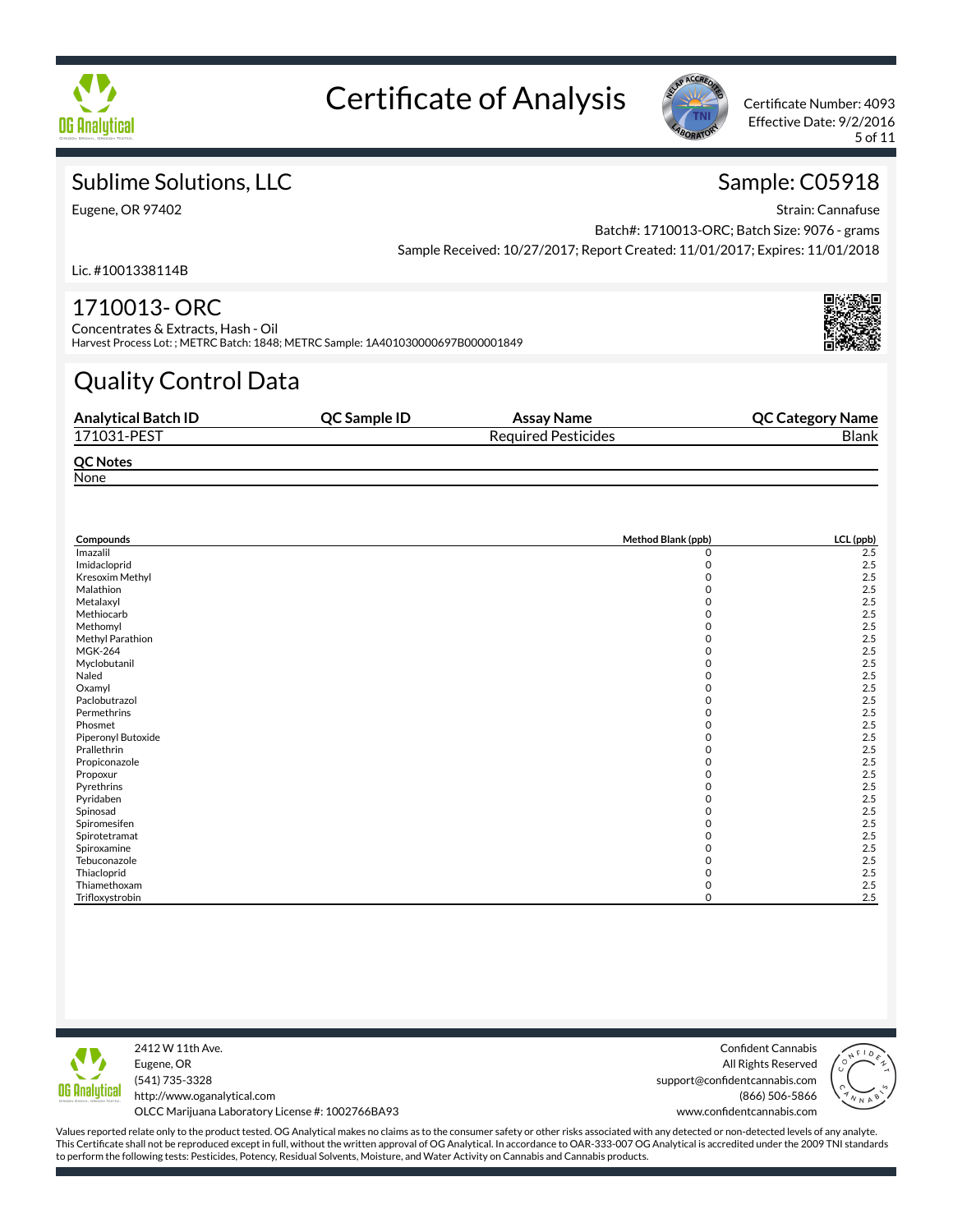



Effective Date: 9/2/2016 6 of 11

Sample: C05918

## Sublime Solutions, LLC

Eugene, OR 97402

Strain: Cannafuse Batch#: 1710013-ORC; Batch Size: 9076 - grams Sample Received: 10/27/2017; Report Created: 11/01/2017; Expires: 11/01/2018

Lic. #1001338114B

### 1710013- ORC

Concentrates & Extracts, Hash - Oil Harvest Process Lot: ; METRC Batch: 1848; METRC Sample: 1A401030000697B000001849

# Quality Control Data

| <b>Analytical Batch ID</b> | <b>OC Sample ID</b> | Assay Name                 | <b>QC Category Name</b>      |
|----------------------------|---------------------|----------------------------|------------------------------|
| 171031-PEST                |                     | <b>Required Pesticides</b> | Lab Control Sample Duplicate |
| <b>QC Notes</b><br>.       |                     |                            |                              |

**None** 

| Compounds           | LCS1 (ppb) | LCS2 (ppb)  | Added (ppb) | LCS1 (% Recov) | <b>LCS2 (%Recov)</b> | <b>LCS1 Status</b> | <b>LCS2 Status</b> | <b>RPD</b>     |
|---------------------|------------|-------------|-------------|----------------|----------------------|--------------------|--------------------|----------------|
| Abamectin           | 50.6       | 58          | 115         | 44             | 50.4                 | Low                | Acceptable         | 13.6           |
| Acephate            | 43.8       | 41          | 115         | 38.1           | 35.7                 | Acceptable         | Acceptable         | 6.6            |
| Acequinocyl         | 26.7       | 21          | 115         | 23.2           | 18.3                 | Acceptable         | Acceptable         | 23.9           |
| Acetamiprid         | 84.4       | 78.1        | 115         | 73.4           | 67.9                 | Acceptable         | Acceptable         | 7.8            |
| Aldicarb            | 64.5       | 52.1        | 115         | 56.1           | 45.3                 | Acceptable         | Low                | 21.3           |
| Azoxystrobin        | 96.4       | 92.7        | 115         | 83.8           | 80.6                 | Acceptable         | Acceptable         | 3.9            |
| <b>Bifenazate</b>   | 75.8       | 76          | 115         | 65.9           | 66.1                 | Acceptable         | Acceptable         | 0.3            |
| <b>Bifenthrin</b>   | 90.9       | 86.6        | 115         | 79             | 75.3                 | Acceptable         | Acceptable         | 4.8            |
| <b>Boscalid</b>     | 89.6       | 79.5        | 115         | 77.9           | 69.1                 | Acceptable         | Acceptable         | 11.9           |
| Carbaryl            | 77.5       | 76.7        | 115         | 67.4           | 66.7                 | Acceptable         | Acceptable         | 1              |
| Carbofuran          | 72.4       | 68.4        | 115         | 63             | 59.5                 | Acceptable         | Acceptable         | 5.7            |
| Chlorantraniliprole | 77.2       | 74.2        | 115         | 67.1           | 64.5                 | Acceptable         | Acceptable         | $\overline{4}$ |
| Chlorfenapyr        | 84.6       | 122.8       | 115         | 73.6           | 106.8                | Acceptable         | Acceptable         | 36.8           |
| Chlorpyrifos        | 75.9       | 74.8        | 115         | 66             | 65                   | Acceptable         | Acceptable         | 1.5            |
| Clofentezine        | 82.7       | 74.2        | 115         | 71.9           | 64.5                 | Acceptable         | Acceptable         | 10.8           |
| Cyfluthrin          | 88.9       | 93.1        | 115         | 77.3           | 81                   | Acceptable         | Acceptable         | 4.6            |
| Cypermethrin        | 80.3       | 81.4        | 115         | 69.8           | 70.8                 | Acceptable         | Acceptable         | 1.4            |
| Daminozide          | 0          | $\mathbf 0$ | 115         | 0              | $\mathbf 0$          | Acceptable         | Acceptable         | <b>NA</b>      |
| Diazinon            | 71         | 68.9        | 115         | 61.7           | 59.9                 | Acceptable         | Low                | 3              |
| <b>Dichlorvos</b>   | 67.9       | 68.1        | 115         | 59             | 59.2                 | Acceptable         | Acceptable         | 0.3            |
| Dimethoate          | 92.9       | 86.8        | 115         | 80.8           | 75.5                 | Acceptable         | Acceptable         | 6.8            |
| Ethoprophos         | 68.4       | 68.2        | 115         | 59.5           | 59.3                 | Acceptable         | Acceptable         | 0.3            |
| Etofenprox          | 90.8       | 85.3        | 115         | 79             | 74.2                 | Acceptable         | Acceptable         | 6.2            |
| Etoxazole           | 108.1      | 106.8       | 115         | 94             | 92.9                 | Acceptable         | Acceptable         | 1.2            |
| Fenoxycarb          | 73.6       | 79.3        | 115         | 64             | 69                   | Acceptable         | Acceptable         | 7.5            |
| Fenpyroximate       | 105.5      | 102.4       | 115         | 91.7           | 89                   | Acceptable         | Acceptable         | 3              |
| Fipronil            | 81.3       | 79.3        | 115         | 70.7           | 69                   | Acceptable         | Acceptable         | 2.5            |
| Flonicamid          | 74.5       | 72.4        | 115         | 64.8           | 63                   | Acceptable         | Acceptable         | 2.9            |
| Fludioxonil         | 68.2       | 69.8        | 115         | 59.3           | 60.7                 | Acceptable         | Acceptable         | 2.3            |
| Hexythiazox         | 72.7       | 60.5        | 115         | 63.2           | 52.6                 | Acceptable         | Acceptable         | 18.3           |



2412 W 11th Ave. Eugene, OR (541) 735-3328 http://www.oganalytical.com OLCC Marijuana Laboratory License #: 1002766BA93

Confident Cannabis All Rights Reserved support@confidentcannabis.com (866) 506-5866

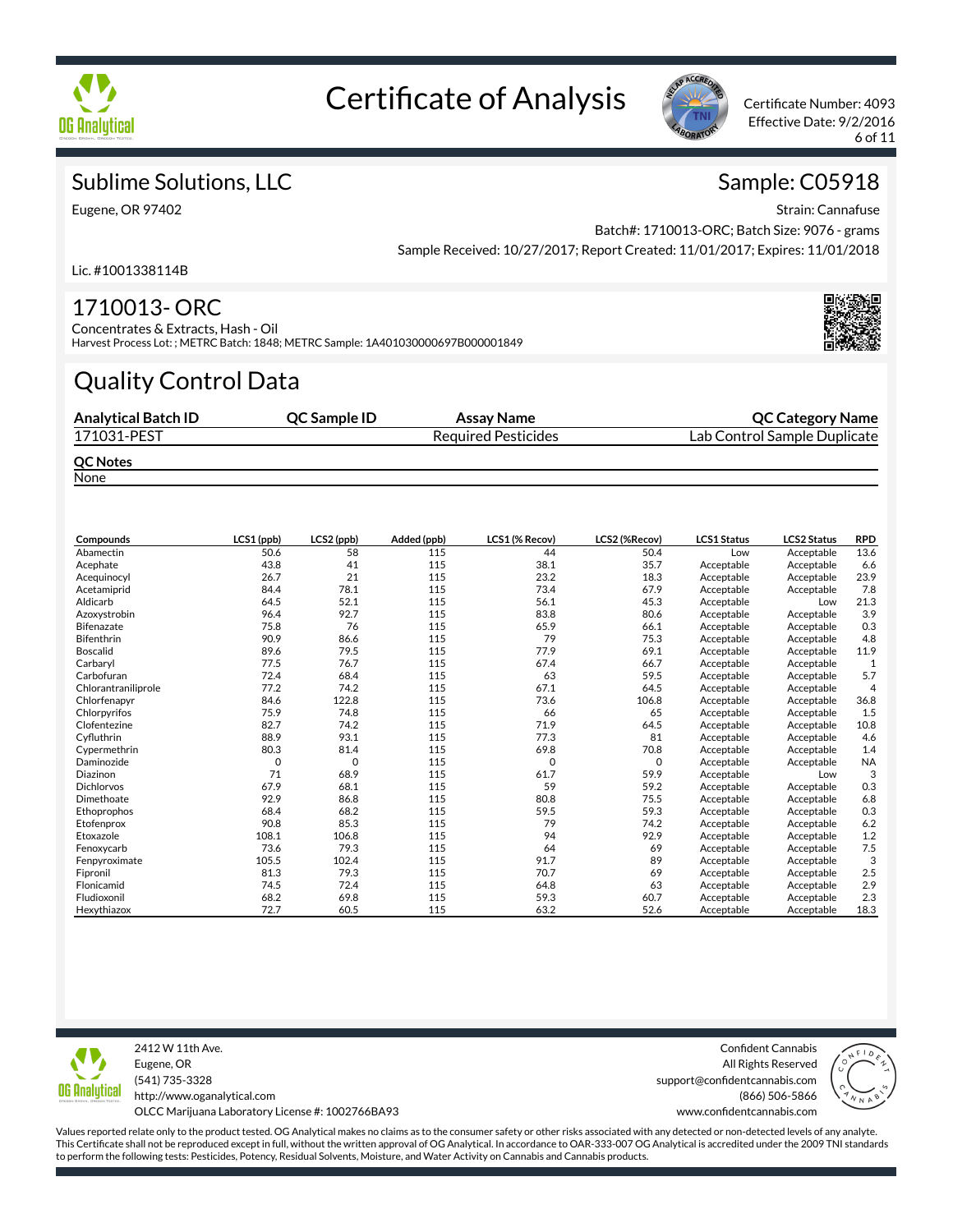



Effective Date: 9/2/2016 7 of 11

Sample: C05918

## Sublime Solutions, LLC

Eugene, OR 97402

Strain: Cannafuse Batch#: 1710013-ORC; Batch Size: 9076 - grams Sample Received: 10/27/2017; Report Created: 11/01/2017; Expires: 11/01/2018

Lic. #1001338114B

### 1710013- ORC

Concentrates & Extracts, Hash - Oil Harvest Process Lot: ; METRC Batch: 1848; METRC Sample: 1A401030000697B000001849

# Quality Control Data

| <b>Analytical Batch ID</b> | <b>OC Sample ID</b> | Assay Name                 | <b>QC Category Name</b>      |
|----------------------------|---------------------|----------------------------|------------------------------|
| 171031-PEST                |                     | <b>Required Pesticides</b> | Lab Control Sample Duplicate |
| <b>QC Notes</b><br>.       |                     |                            |                              |

**None** 

| Compounds          | LCS1 (ppb) | LCS2 (ppb) | Added (ppb) | LCS1 (% Recov) | LCS2 (%Recov) | <b>LCS1 Status</b> | <b>LCS2 Status</b> | <b>RPD</b>     |
|--------------------|------------|------------|-------------|----------------|---------------|--------------------|--------------------|----------------|
| Imazalil           | 51.5       | 46.4       | 115         | 44.8           | 40.3          | Acceptable         | Acceptable         | 10.4           |
| Imidacloprid       | 94.5       | 83.8       | 115         | 82.2           | 72.9          | Acceptable         | Acceptable         | 12             |
| Kresoxim Methyl    | 88         | 86.3       | 115         | 76.5           | 75            | Acceptable         | Acceptable         | $\overline{2}$ |
| Malathion          | 79.9       | 79         | 115         | 69.5           | 68.7          | Acceptable         | Acceptable         | 1.1            |
| Metalaxyl          | 71.1       | 67.9       | 115         | 61.8           | 59            | Acceptable         | Acceptable         | 4.6            |
| Methiocarb         | 78.5       | 74.8       | 115         | 68.3           | 65            | Acceptable         | Acceptable         | 4.8            |
| Methomyl           | 82.4       | 80.8       | 115         | 71.7           | 70.3          | Acceptable         | Acceptable         | $\overline{2}$ |
| Methyl Parathion   | 89.4       | 97         | 115         | 77.7           | 84.3          | Acceptable         | Acceptable         | 8.2            |
| <b>MGK-264</b>     | 88.4       | 90.9       | 115         | 76.9           | 79            | Acceptable         | Acceptable         | 2.8            |
| Myclobutanil       | 75.3       | 66         | 115         | 65.5           | 57.4          | Acceptable         | Acceptable         | 13.2           |
| Naled              | 46.9       | 45.8       | 115         | 40.8           | 39.8          | Low                | Low                | 2.4            |
| Oxamyl             | 65.5       | 62.6       | 115         | 57             | 54.4          | Acceptable         | Acceptable         | 4.5            |
| Paclobutrazol      | 71         | 64.6       | 115         | 61.7           | 56.2          | Acceptable         | Acceptable         | 9.4            |
| Permethrins        | 91.1       | 87.6       | 115         | 79.2           | 76.2          | Acceptable         | Acceptable         | 3.9            |
| Phosmet            | 100.7      | 90.1       | 115         | 87.6           | 78.3          | Acceptable         | Acceptable         | 11.1           |
| Piperonyl Butoxide | 85         | 79.6       | 115         | 73.9           | 69.2          | Acceptable         | Acceptable         | 6.6            |
| Prallethrin        | 62.5       | 65.3       | 115         | 54.3           | 56.8          | Acceptable         | Acceptable         | 4.4            |
| Propiconazole      | 93.4       | 90.6       | 115         | 81.2           | 78.8          | Acceptable         | Acceptable         | 3              |
| Propoxur           | 77         | 73.6       | 115         | 67             | 64            | Acceptable         | Acceptable         | 4.5            |
| Pyrethrins         | 72.3       | 68.5       | 115         | 62.9           | 59.6          | Acceptable         | Acceptable         | 5.4            |
| Pyridaben          | 75.7       | 72.4       | 115         | 65.8           | 63            | Acceptable         | Acceptable         | 4.5            |
| Spinosad           | 32.3       | 30.2       | 115         | 28.1           | 26.3          | Acceptable         | Acceptable         | 6.7            |
| Spiromesifen       | 73         | 66.7       | 115         | 63.5           | 58            | Acceptable         | Acceptable         | 9              |
| Spirotetramat      | 55.7       | 52.8       | 115         | 48.4           | 45.9          | Acceptable         | Acceptable         | 5.3            |
| Spiroxamine        | 9.8        | 8.8        | 115         | 8.5            | 7.7           | Acceptable         | Acceptable         | 10.8           |
| Tebuconazole       | 87.9       | 85.5       | 115         | 76.4           | 74.3          | Acceptable         | Acceptable         | 2.8            |
| Thiacloprid        | 96.5       | 94.5       | 115         | 83.9           | 82.2          | Acceptable         | Acceptable         | 2.1            |
| Thiamethoxam       | 72.1       | 67.7       | 115         | 62.7           | 58.9          | Acceptable         | Acceptable         | 6.3            |
| Trifloxystrobin    | 97.6       | 92.5       | 115         | 84.9           | 80.4          | Acceptable         | Acceptable         | 5.4            |



2412 W 11th Ave. Eugene, OR (541) 735-3328 http://www.oganalytical.com

Confident Cannabis All Rights Reserved support@confidentcannabis.com (866) 506-5866



OLCC Marijuana Laboratory License #: 1002766BA93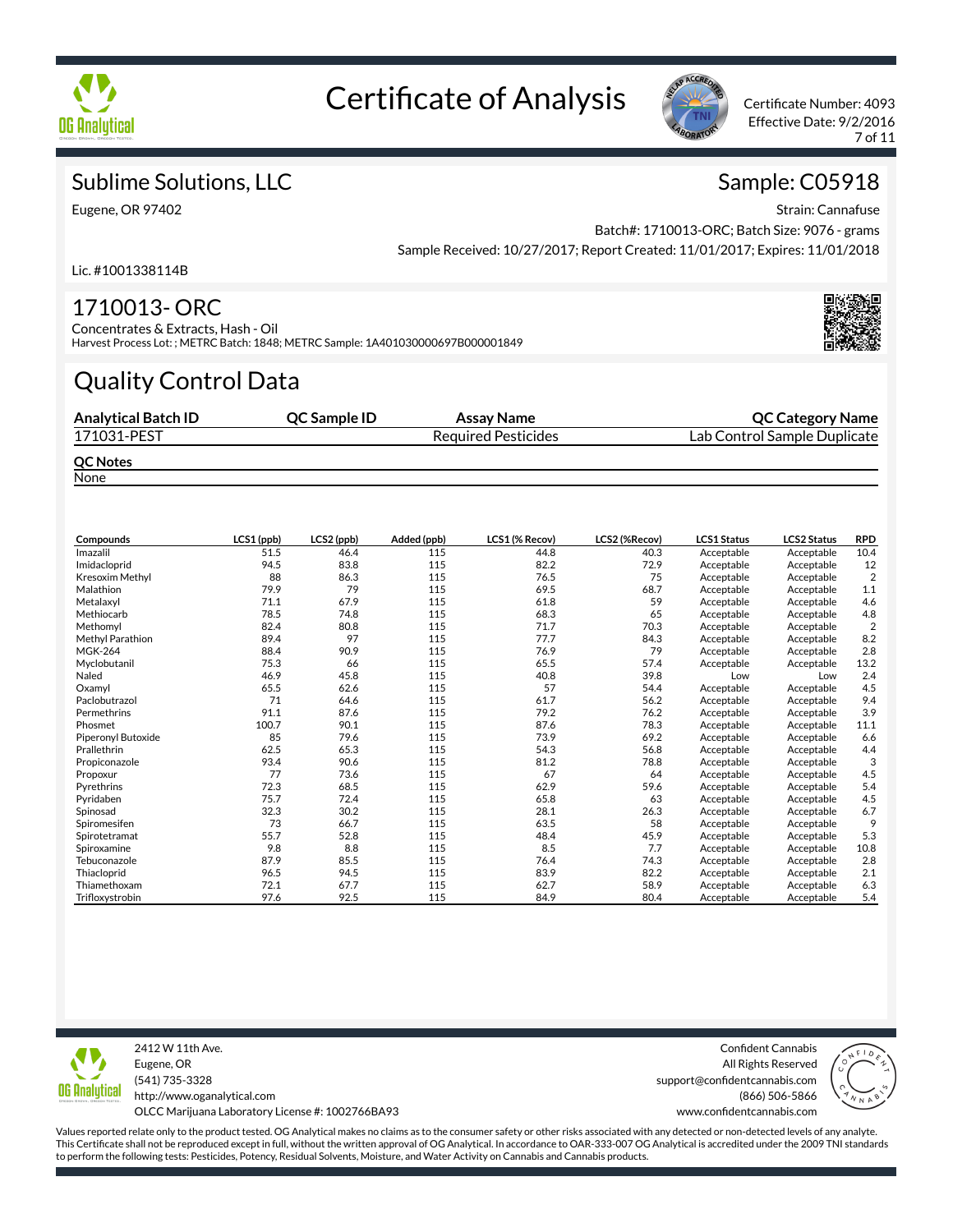



Effective Date: 9/2/2016 8 of 11

## Sublime Solutions, LLC

Eugene, OR 97402

Sample: C05918 Strain: Cannafuse

Batch#: 1710013-ORC; Batch Size: 9076 - grams Sample Received: 10/27/2017; Report Created: 11/01/2017; Expires: 11/01/2018

Lic. #1001338114B

## 1710013- ORC

Concentrates & Extracts, Hash - Oil Harvest Process Lot: ; METRC Batch: 1848; METRC Sample: 1A401030000697B000001849

# Quality Control Data

| <b>Analytical Batch ID</b> | <b>OC Sample ID</b> | Assay Name               | <b>QC Category Name</b> |
|----------------------------|---------------------|--------------------------|-------------------------|
| 171030-RS                  |                     | <b>Required Solvents</b> | <b>Blank</b>            |
| <b>QC Notes</b>            |                     |                          |                         |
| None                       |                     |                          |                         |

| Compounds              | Method Blank (ppb) | LCL (ug) | <b>Status</b> |  |
|------------------------|--------------------|----------|---------------|--|
| Propane                | 0                  | 5        | < LCL, PASS   |  |
| Isobutane              | 0                  |          | < LCL, PASS   |  |
| n-Butane               |                    |          | < LCL, PASS   |  |
| 2-Methyl-Butane        | O                  |          | < LCL, PASS   |  |
| Pentane                |                    |          | < LCL, PASS   |  |
| 2,2-Dimethyl-Butane    | O                  |          | < LCL, PASS   |  |
| 3-Methyl-Pentane       |                    |          | < LCL, PASS   |  |
| 2,2-Dimethyl-Butane    |                    |          | < LCL, PASS   |  |
| 2-Methyl-Pentane       |                    |          | < LCL, PASS   |  |
| n-Hexane               |                    | 10       | < LCL, PASS   |  |
| m-Xylene               | O                  | 5        | < LCL, PASS   |  |
| o-Xylene               |                    |          | < LCL, PASS   |  |
| Ethyl-Benzene          |                    | 5        | < LCL, PASS   |  |
| Benzene                | $\Omega$           | 0.2      | < LCL, PASS   |  |
| Toluene                | 0.03               | 5        | < LCL, PASS   |  |
| Dichloro-Methane       | O                  |          | < LCL, PASS   |  |
| Acetonitrile           | $\Omega$           |          | < LCL, PASS   |  |
| Methanol               | 0.79               |          | < LCL, PASS   |  |
| <b>Ethylene Oxide</b>  | O                  |          | < LCL, PASS   |  |
| Ethyl-Ether            | O                  |          | < LCL, PASS   |  |
| Acetone                | 1.65               | 20       | < LCL, PASS   |  |
| Ethyl-Acetate          | O                  |          | < LCL, PASS   |  |
| Tetrahydrofuran        |                    |          | < LCL, PASS   |  |
| Cyclohexane            | O                  |          | < LCL, PASS   |  |
| Heptane                | O                  |          | < LCL, PASS   |  |
| Isopropyl-Acetate      | O                  |          | < LCL, PASS   |  |
| 1,4-Dioxane            |                    |          | < LCL, PASS   |  |
| 2-Ethoxy-Ethanol       |                    |          | < LCL, PASS   |  |
| Cumene                 |                    |          | < LCL, PASS   |  |
| <b>Ethylene Glycol</b> | O                  |          | < LCL, PASS   |  |



2412 W 11th Ave. Eugene, OR (541) 735-3328 http://www.oganalytical.com

Confident Cannabis All Rights Reserved support@confidentcannabis.com (866) 506-5866 www.confidentcannabis.com



OLCC Marijuana Laboratory License #: 1002766BA93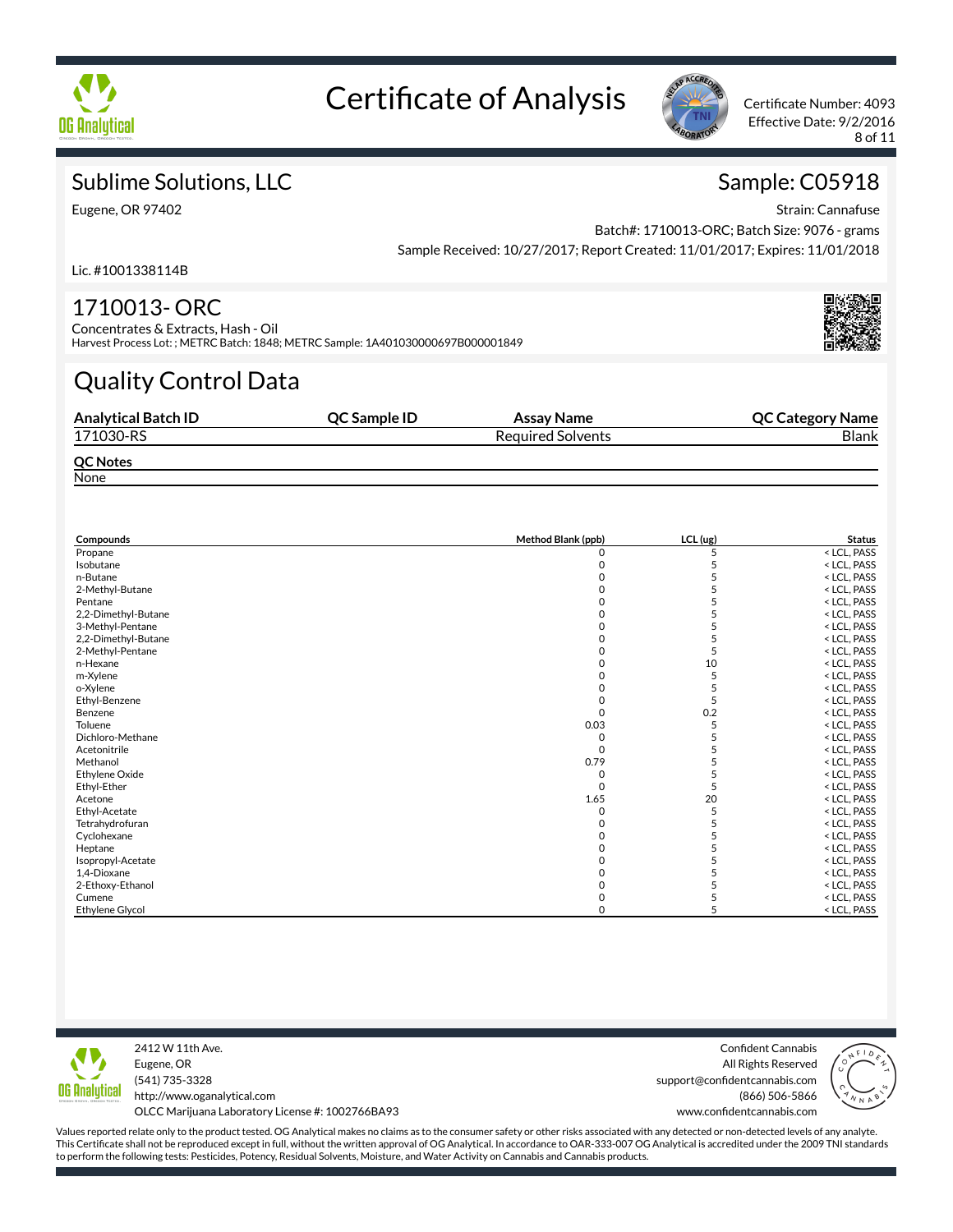



Effective Date: 9/2/2016 9 of 11

## Sublime Solutions, LLC

Eugene, OR 97402

Sample: C05918 Strain: Cannafuse

Batch#: 1710013-ORC; Batch Size: 9076 - grams Sample Received: 10/27/2017; Report Created: 11/01/2017; Expires: 11/01/2018

Lic. #1001338114B

### 1710013- ORC

Concentrates & Extracts, Hash - Oil Harvest Process Lot: ; METRC Batch: 1848; METRC Sample: 1A401030000697B000001849

# Quality Control Data

| <b>Analytical Batch ID</b> | QC Sample ID | Assay Name               | <b>QC Category Name</b> |
|----------------------------|--------------|--------------------------|-------------------------|
| 171030-RS                  |              | <b>Required Solvents</b> | <b>Blank</b>            |
| <b>QC Notes</b>            |              |                          |                         |
| None                       |              |                          |                         |

| <b>Compounds</b> | Method Blank (ppb) | LCL (ug | Status               |
|------------------|--------------------|---------|----------------------|
| Isopropanol      |                    |         | PASS<br>$\sim$<br>בש |
| 2-Butanol        |                    |         | PASS<br>ヽ ∟∪∟        |



2412 W 11th Ave. Eugene, OR (541) 735-3328 http://www.oganalytical.com

Confident Cannabis All Rights Reserved support@confidentcannabis.com (866) 506-5866 www.confidentcannabis.com



OLCC Marijuana Laboratory License #: 1002766BA93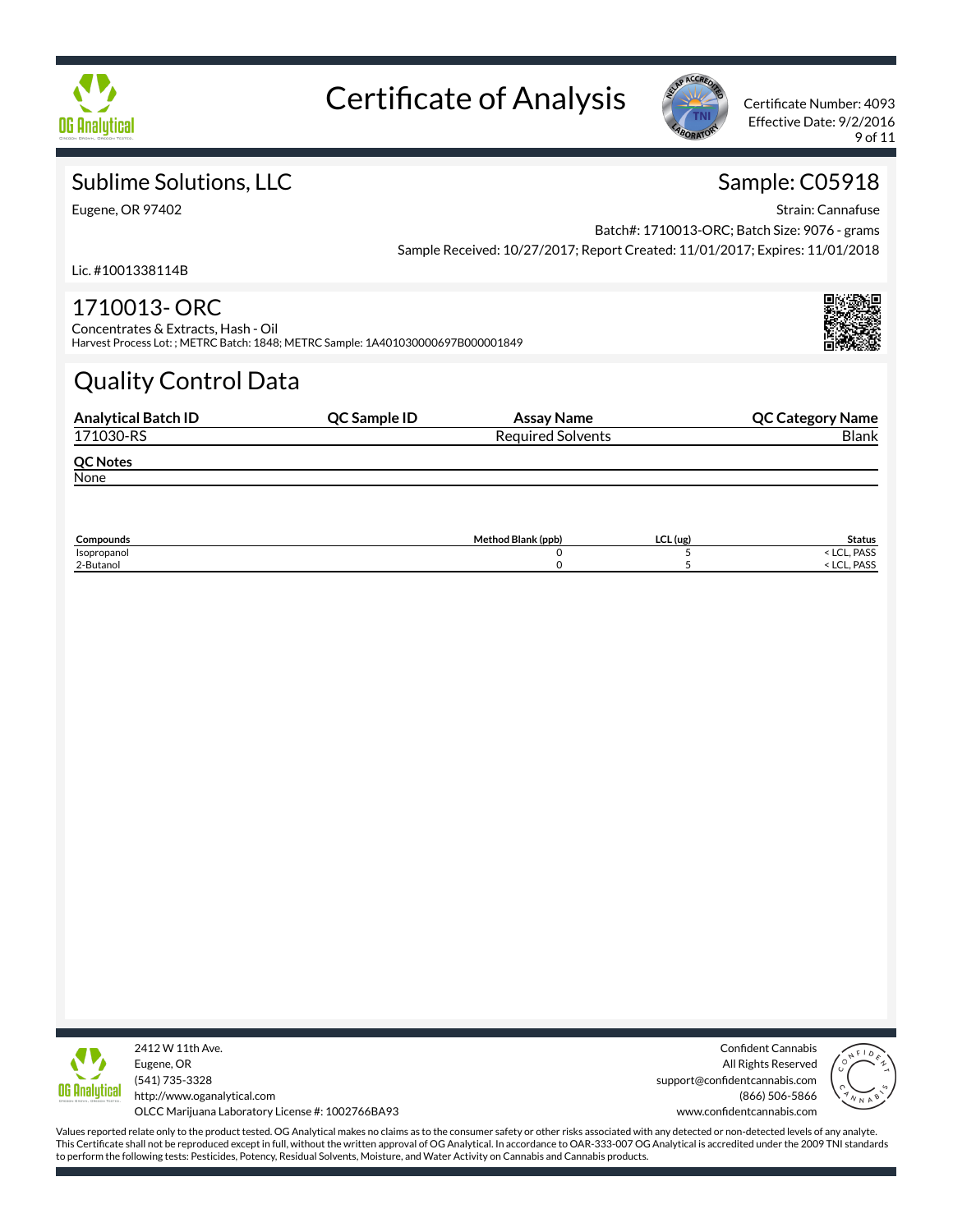



Effective Date: 9/2/2016 10 of 11

## Sublime Solutions, LLC

Eugene, OR 97402

Strain: Cannafuse Batch#: 1710013-ORC; Batch Size: 9076 - grams Sample Received: 10/27/2017; Report Created: 11/01/2017; Expires: 11/01/2018

Lic. #1001338114B

### 1710013- ORC

Concentrates & Extracts, Hash - Oil Harvest Process Lot: ; METRC Batch: 1848; METRC Sample: 1A401030000697B000001849

# Quality Control Data

| <b>Analytical Batch ID</b> | <b>OC Sample ID</b> | Assay Name               | <b>QC Category Name</b> |
|----------------------------|---------------------|--------------------------|-------------------------|
| 171030-RS                  |                     | <b>Required Solvents</b> | Lab Control Sample      |
| <b>QC Notes</b><br>. .     |                     |                          |                         |

**None** 

| Compounds              | LCS1 (ppm) | LCS2 (ppm) | Added (ppb) | LCS1 (% Recov) | LCS2 (% Recov) | <b>LCS1 Performance</b> | <b>LCS2 Performance</b> | <b>RPD status</b> |
|------------------------|------------|------------|-------------|----------------|----------------|-------------------------|-------------------------|-------------------|
| Propane                | 6.46       | 6.33       | 6.61        | 97.7           | 95.8           | Acceptable              | Acceptable              | <30% PASS         |
| Isobutane              | 7.94       | 8.14       | 8.47        | 93.7           | 96.1           | Acceptable              | Acceptable              | <30% PASS         |
| n-Butane               | 8.84       | 8.65       | 9.38        | 94.2           | 92.2           | Acceptable              | Acceptable              | <30% PASS         |
| 2-Methyl-Butane        | 9.51       | 9.32       | 10.55       | 90.1           | 88.3           | Acceptable              | Acceptable              | <30% PASS         |
| Pentane                | 9.78       | 9.37       | 10.93       | 89.5           | 85.7           | Acceptable              | Acceptable              | <30% PASS         |
| 2,2-Dimethyl-Butane    | 9.44       | 9.24       | 10.94       | 86.3           | 84.5           | Acceptable              | Acceptable              | <30% PASS         |
| 2-Methyl-Pentane       | 9.63       | 9.31       | 11.26       | 85.5           | 82.7           | Acceptable              | Acceptable              | <30% PASS         |
| 2,3-Dimethyl-Butane    | 9.85       | 9.51       | 11.53       | 85.4           | 82.5           | Acceptable              | Acceptable              | <30% PASS         |
| 3-Methyl-Pentane       | 9.63       | 9.32       | 11.47       | 84             | 81.3           | Acceptable              | Acceptable              | <30% PASS         |
| n-Hexane               | 9.75       | 9.42       | 11.55       | 84.4           | 81.6           | Acceptable              | Acceptable              | <30% PASS         |
| m-Xylene               | 7.63       | 7.48       | 10.1        | 75.5           | 74.1           | Acceptable              | Acceptable              | <30% PASS         |
| o-Xylene               | 7.57       | 7.41       | 9.89        | 76.5           | 74.9           | Acceptable              | Acceptable              | <30% PASS         |
| Ethyl-Benzene          | 7.79       | 7.65       | 10.04       | 77.6           | 76.2           | Acceptable              | Acceptable              | <30% PASS         |
| Benzene                | 8.92       | 8.66       | 10.64       | 83.8           | 81.4           | Acceptable              | Acceptable              | <30% PASS         |
| Toluene                | 8.3        | 8.06       | 10.32       | 80.4           | 78.1           | Acceptable              | Acceptable              | <30% PASS         |
| Dichloro-Methane       | 9.49       | 9.22       | 10.67       | 88.9           | 86.4           | Acceptable              | Acceptable              | <30% PASS         |
| Acetonitrile           | 9.97       | 9.46       | 10.61       | 94             | 89.2           | Acceptable              | Acceptable              | <30% PASS         |
| Methanol               | 9.52       | 9.05       | 10.76       | 88.5           | 84.1           | Acceptable              | Acceptable              | <30% PASS         |
| <b>Ethylene Oxide</b>  | 9.85       | 9.55       | 11.03       | 89.3           | 86.6           | Acceptable              | Acceptable              | <30% PASS         |
| Ethyl-Ether            | 9.64       | 9.32       | 11.2        | 86.1           | 83.2           | Acceptable              | Acceptable              | <30% PASS         |
| Acetone                | 9.01       | 8.57       | 11.25       | 80.1           | 76.2           | Acceptable              | Acceptable              | <30% PASS         |
| Ethyl-Acetate          | 8.98       | 8.68       | 10.57       | 85             | 82.1           | Acceptable              | Acceptable              | <30% PASS         |
| Tetrahydrofuran        | 9.08       | 8.85       | 11.03       | 82.3           | 80.2           | Acceptable              | Acceptable              | <30% PASS         |
| Cyclohexane            | 9.19       | 8.88       | 11.22       | 81.9           | 79.1           | Acceptable              | Acceptable              | <30% PASS         |
| Heptane                | 9.99       | 9.6        | 11.76       | 84.9           | 81.6           | Acceptable              | Acceptable              | <30% PASS         |
| Isopropyl-Acetate      | 9          | 8.91       | 10.87       | 82.8           | 82             | Acceptable              | Acceptable              | <30% PASS         |
| 1,4-Dioxane            | 8.91       | 8.7        | 10.48       | 85             | 83             | Acceptable              | Acceptable              | <30% PASS         |
| 2-Ethoxy-Ethanol       | 8.44       | 8.06       | 9.72        | 86.8           | 82.9           | Acceptable              | Acceptable              | <30% PASS         |
| Cumene                 | 7.41       | 5.85       | 10          | 74.1           | 58.5           | Acceptable              | Low                     | <30% PASS         |
| <b>Ethylene Glycol</b> | 8.05       | 7.45       | 8.39        | 95.9           | 88.8           | Acceptable              | Acceptable              | <30% PASS         |



2412 W 11th Ave. Eugene, OR (541) 735-3328 http://www.oganalytical.com OLCC Marijuana Laboratory License #: 1002766BA93

Confident Cannabis All Rights Reserved support@confidentcannabis.com (866) 506-5866